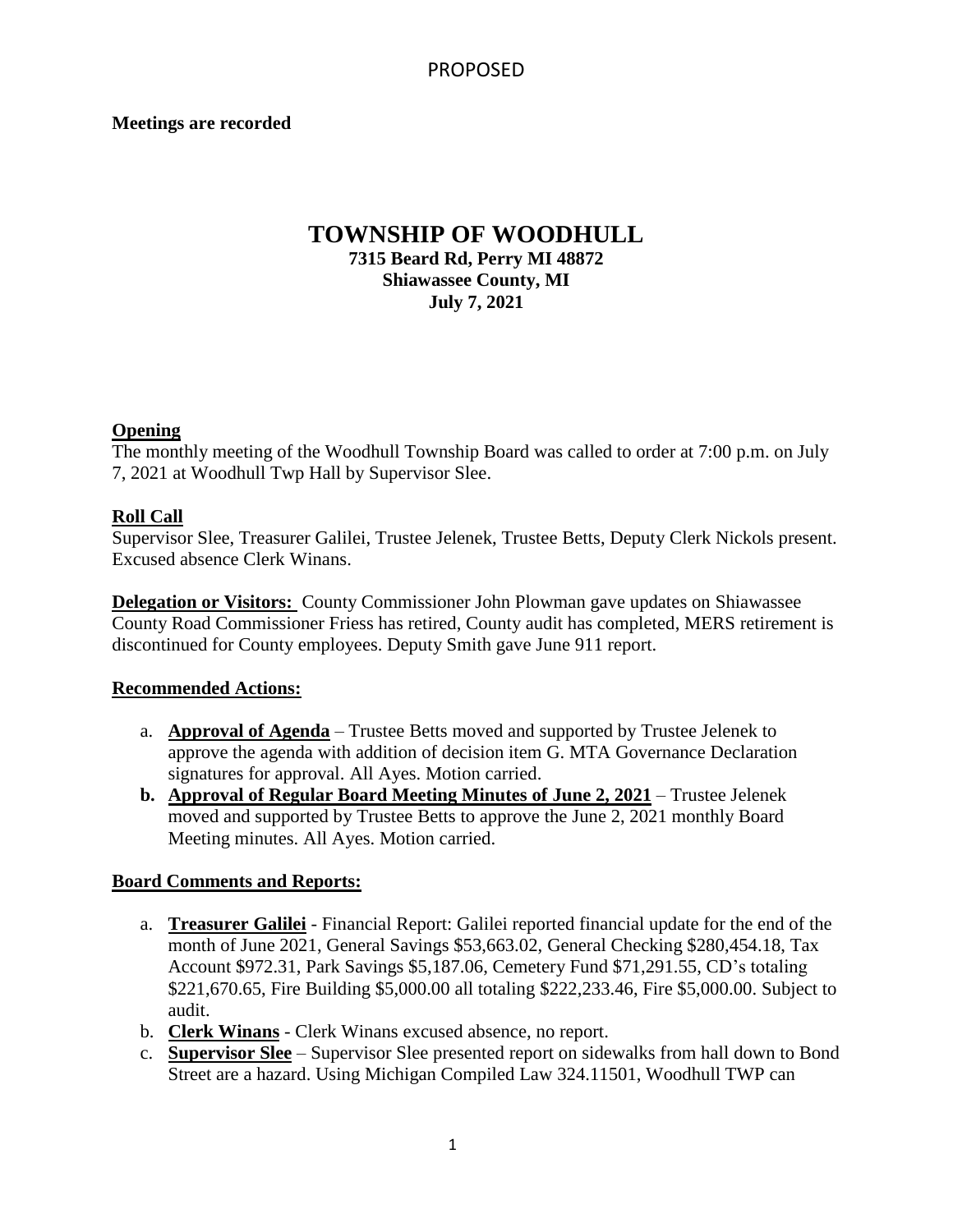## PROPOSED

contribute \$2,000.00 to the Greater Laingsburg Recyclers. Office has received a complaint of mobile home demolition.

d. **Trustee Jelenek** – Trustee Jelenek gave update on building repairs, roof and siding will be done simultaneously. Jelenek will be working on compiling a list of prospective projects for the receipt of the AFCA funds.

## **Committee Reports:**

**Fire & Ambulance:** Presented by Rick Betts for the month of May 2021. Woodhull Twp had 11 Ambulance, LSW 2021 ambulance total 91. Woodhull TWP had 40 Fire, LSW 2021 fire total 223.

**Park Commission:** Presented by Park Commissioner Provines: Hand-outs of Park improvements were presented, the scheduled ice cream evenings were a huge success, and acknowledged the gift of a new 6 ft drag for the ballfields from Tom and Lisa Jelenek. **Planning Commission:** No Report.

**Freedom of Information Act Monthly Report:** No requests for FOIA.

**Public Comments:** Opend 7:23 Closed 7:43 Brought forth unsafe conditions of old hotel, disrepair of sidewalks, ARCA funds-recommendation for citizen input for perspective projects, fencing on property lot line-safety.

### **Decision Items:**

- a. **Bills:** The payroll for the month of July totaled \$12,806.66 using check #'s 27563 thru 27580.The July bills in the amount of \$4,757.08 using checks #'s 27581 thru 27588. Trustee Jelenek moved and Trustee Betts supported to pay the July bills as presented. Roll call vote was taken. Galilei, yes; Slee, yes; Betts, yes; Jelenek, yes. Motion carried.
- b. **Employee Compensation Dispersement Resolution 2021-10:** Treasurer Galilei moved and seconded by Trustee Jelenek to approve the Employee Compensation Dispersement Resolution 2021-10. Roll call vote was taken: Jelenek, yes; Betts, yes; Galilei, yes; Slee, yes. Motion carried.
- c. **Renovations to annex office, ADA compliance:** Tabled per supervisor. Betts to research on the ADA compliance.
- d. **Administrative/Office Supplies Resolution:** Slee moved and supported by Galilei to approve the Administration/Office Supplies Resolution. Discussion held. Roll call taken: Slee, no; Betts, yes; Jelenek, yes; Galilei, yes. Motion carried.
- e. **Approve the return of cemetery plots back to Township:** Galilei moved and supported by Jelenek to reacquire Lot #1 Graves 2,3,5 and 6 in Block #20 at Oak Plain Cemetery from requester Elaine Curtis for the purchased price of \$200.00 and resell at current selling price. All Ayes. Motion carried.
- f. **Recycling Contribution:** Supervisor Slee updated board on letter from Attorney regarding the contribution and it is allowed. No motion, No vote.
- g. **MTA Governence Declaration signature page:** The MTA Governance Declaration was passed around for board member signatures. All signed.

**Old Business:** None